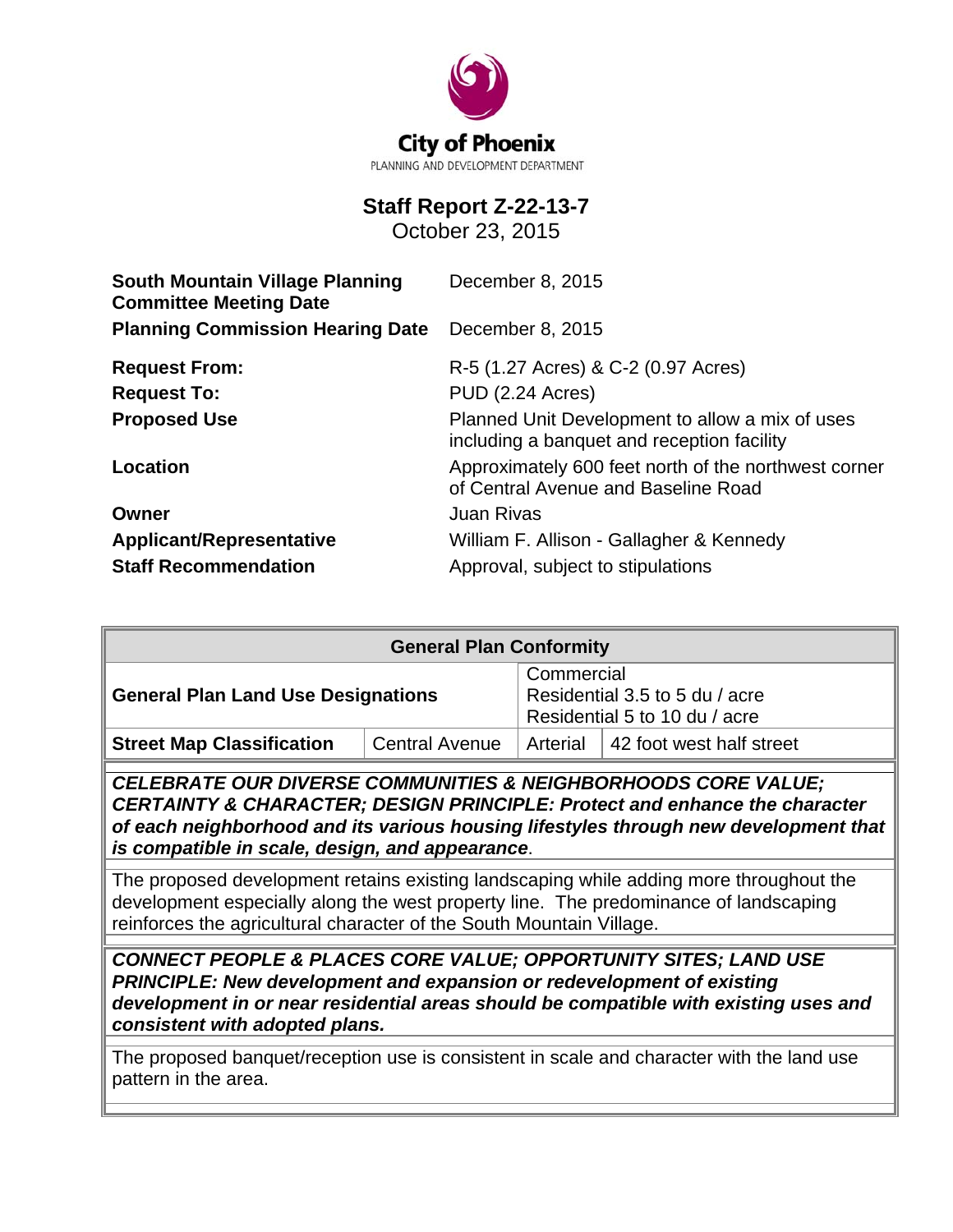#### *CONNECT PEOPLE & PLACES CORE VALUE; OPPORTUNITY SITES; DESIGN PRINCIPLE: Protect and enhance the character of each neighborhood and its various housing lifestyles through new development that is compatible in scale, design, and appearance.*

The request proposes restrictions on the proposed banquet and reception activities that will mitigate impacts on nearby residential properties.a

## **Background/Issues/Analysis**

#### SUBJECT SITE

- 1. This request is to rezone a 2.24 acre site located approximately 600 feet north of the northwest corner of Central Avenue and Baseline Road from R-5 (Multi-Family Residential) and C-2 (Intermediate Commercial) to PUD (Planned Unit Development) to allow for a mix of uses including a banquet and reception facility.
- 2. The majority of the site is currently developed and operated as a banquet and reception facility, along with a single family residence on the eastern portion of the property. The owner of the property would like to bring the site into compliance with the Phoenix Zoning Ordinance.
- 3. The General Plan designations for the parcel include Commercial on the eastern portion of the site, Residential 15+ du/acre in the center portion of the site, and Residential 3.5 to 5 du/acre for the western portion of the site. Although the proposal is not consistent with these General Plan designations, an amendment is not required as the subject parcel is less than 10 acres.

#### SURROUNDING USES & ZONING

#### 4. *North*

The property to the north of the subject site is zoned R-5 (Multifamily Residential) and C-2 (Intermediate Commercial). The property is developed with a small office building along Central Avenue and a parking lot behind it. The property is currently vacant.

#### *West*

The properties to the west of the subject site are zoned R-5 and consist of a single family residential subdivision.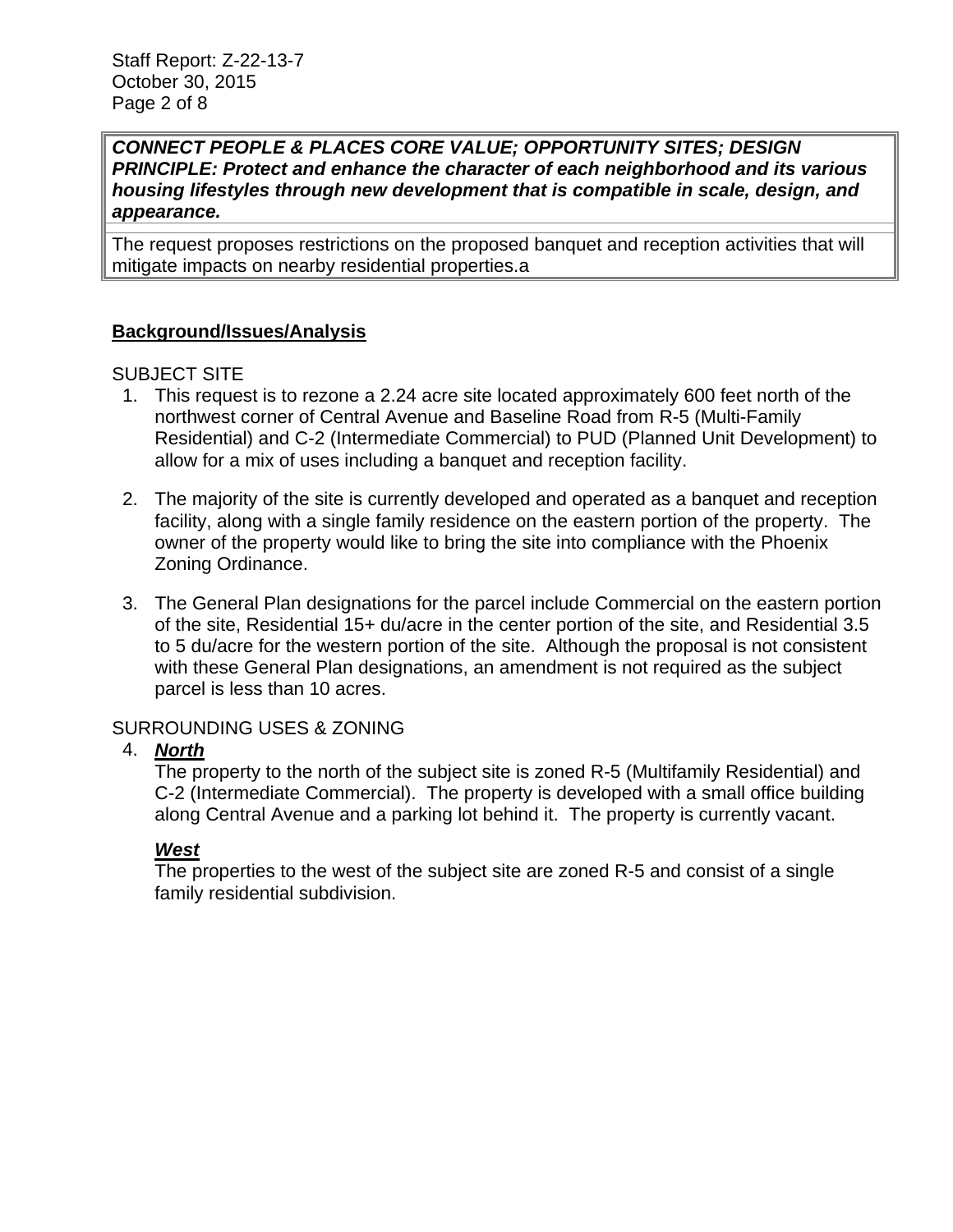Staff Report: Z-22-13-7 October 30, 2015 Page 3 of 8



## *South*

The south property line is adjacent to the Western Canal. The properties south of the canal are zoned R-5 and C-2. The R-5 property is vacant while the C-2 properties contain a vacant commercial building, a carwash, auto parts store, and a fast food outlet.

## *East*

The property to the east of the subject site is zoned C-2 and developed as a retail shopping center anchored by a grocery store.

## PROPOSAL

 5. The proposal was developed utilizing the PUD zoning designation which allows an applicant to propose uses, development standards, and design guidelines for a site. One of the goals of this process is to allow the applicant to develop standards that respond to the surrounding environment more so than conventional zoning districts allow. The end result is property rezoned with standards crafted specifically for the site.

Where the PUD Development Narrative is silent on a requirement, the applicable Zoning Ordinance provisions will be applied.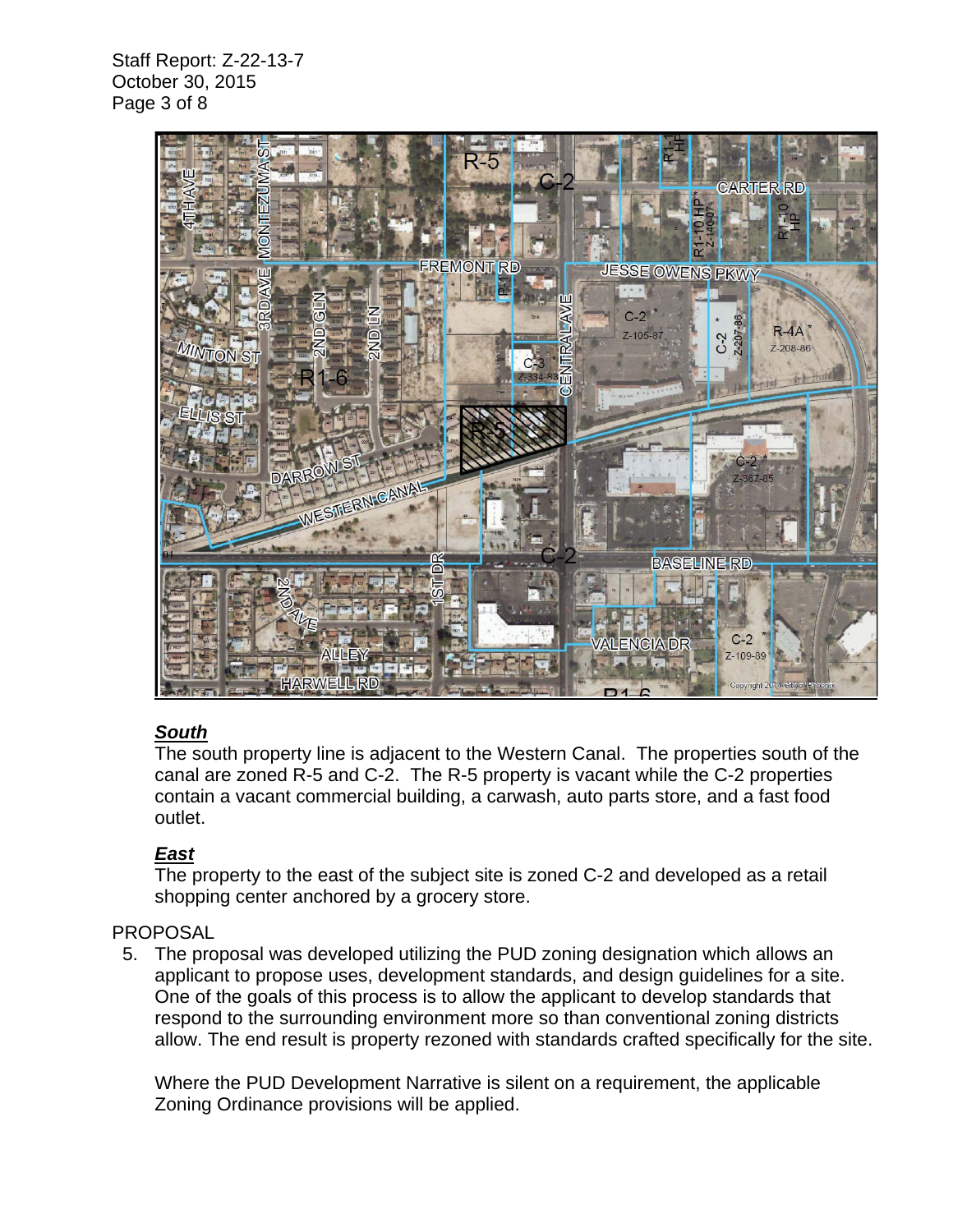Staff Report: Z-22-13-7 October 30, 2015 Page 4 of 8

 6. Below is a summary of the proposed standards for the subject site as described in the attached PUD Development Narrative date stamped August 7, 2015 [Attachment B].

## *Land Use*

The PUD Development Narrative proposes that the westernmost 225 feet of the subject site allow all permitted uses in Residence Districts (Section 608 of the Zoning Ordinance) and the R-5 zoning district (Section 618 of the Zoning Ordinance). The easternmost 191 feet of the subject site will allow all permitted uses in the C-2 zoning district. Uses requiring a special permit shall be permitted subject to securing a special permit. For the entire site, conditional uses (use permit) and uses with specified standards must satisfy those standards and/or public hearing requirements and approvals. Per Section 623.D.9.b, outdoor uses related to an assembly hall in the C-2 zoning district require use permit approval. Outdoor uses on the site may include dining, dancing, weddings, and other private events. The PUD also allows continued residential use of the primary structure on the subject site. Finally, the PUD Development Narrative proposes that a banquet and reception facility be permitted on the entire site subject to standards including limitations on live and recorded entertainment, parking, hours of operation, equipment and event locations, and alcohol service.

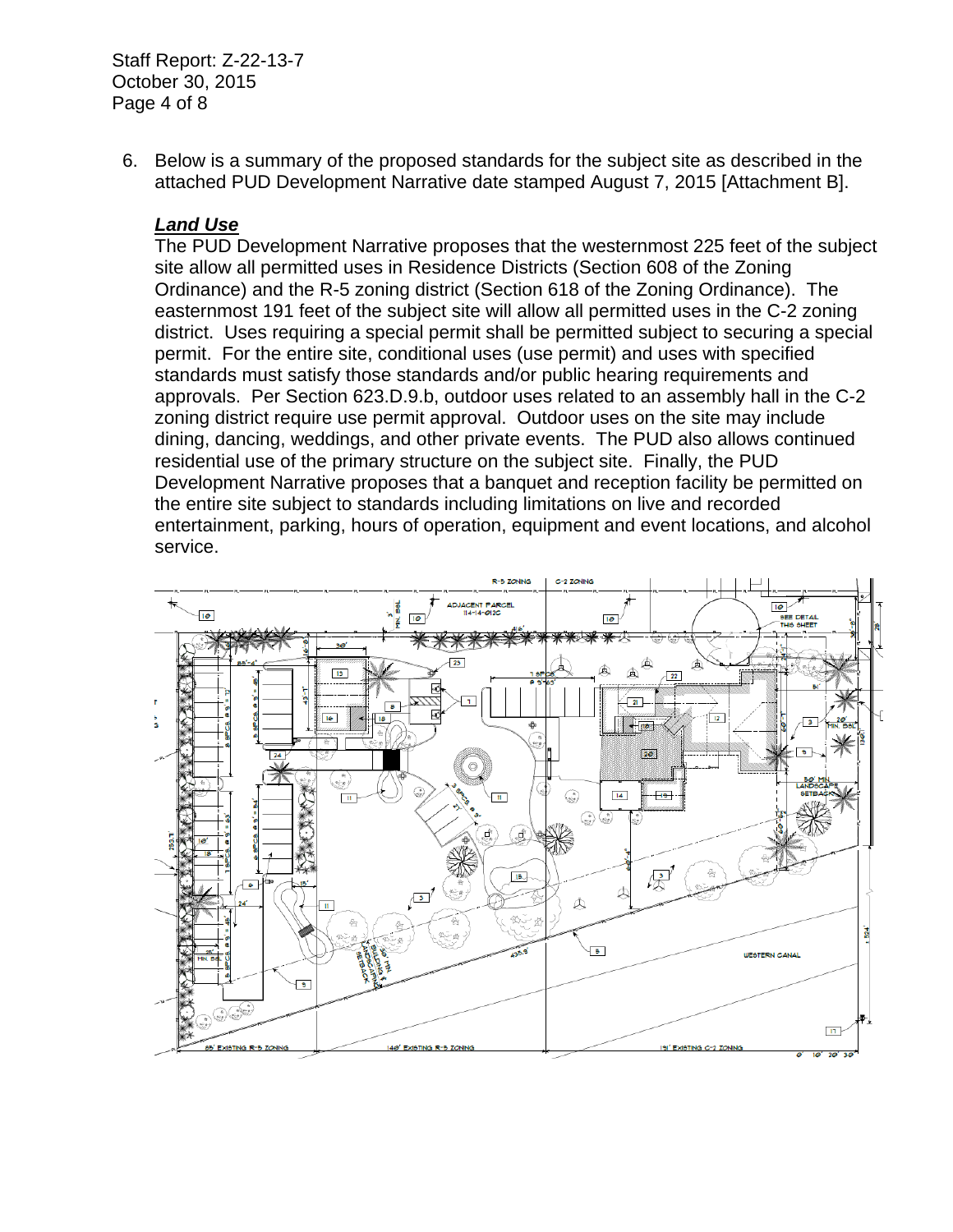#### *Development Standards*

The proposed development standards would limit the maximum building height to two stories and 30 feet and lot coverage to 20 percent.

Building setbacks are proposed as follows: 16 feet on the north property line, 30 feet on the south property line, 50 feet on the front (east) property line, and 85 feet on the rear (west) property line. The 50 foot front (east) setback exceeds the C-2 standard for a two story building adjacent to streets. The remaining setbacks exceed both the R-5 and C-2 standards given their location and adjacent zoning.

The portion of the residential structure permitted for banquet and reception uses is limited to 660 square feet. The outdoor dining area is limited to 2,141 square feet.

## *Landscaping Standards*

Landscaped setbacks are proposed as follows: Minimum of 0 zero feet with an average of 5 feet on the north property line, 30 feet on the south property line adjacent to the canal, 50 feet on the front (east) property line, and 10 feet on the rear (west) property line. The applicant proposes to maintain the existing landscaping on the north, south, and east property lines. Along the west property line, a mix of 1, 2, and 3 inch caliper trees are proposed with additional shrubs. Further, two landscaped islands are proposed for the parking area consisting of 1 and 2 inch caliper trees with shrubs. Existing landscaping throughout the site and in the parking area will be maintained. The proposed landscaping exceeds the C-2 standards.

#### *Parking*

The Development Narrative proposes a total of 43 parking spaces including 2 accessible spaces. This total was calculated using a ratio of 1 parking space per 50 square feet of dining area. This ratio is more restrictive than the Zoning Ordinance standard for the Public Assembly – General category of 1 space per 60 square feet.

To mitigate impacts of the parking on the residential properties to the west, all parking spaces in the westernmost 85 feet of the site will be valet parking only. The remainder of the spaces are distributed throughout the site.

#### *Design Guidelines*

The Development Narrative proposes design elements intended to retain the existing character of the site and reflect the agricultural heritage of the South Mountain village. Design elements include retention of existing landscaping, two ponds, a swimming pool, and a fountain. Additional landscaping will be provided along the western property line to buffer adjacent residential properties and complement the existing foliage. Parking areas will utilize an alternative dustproofing material suited to the character of the property.

## *Phasing*

The project will be constructed in one phase.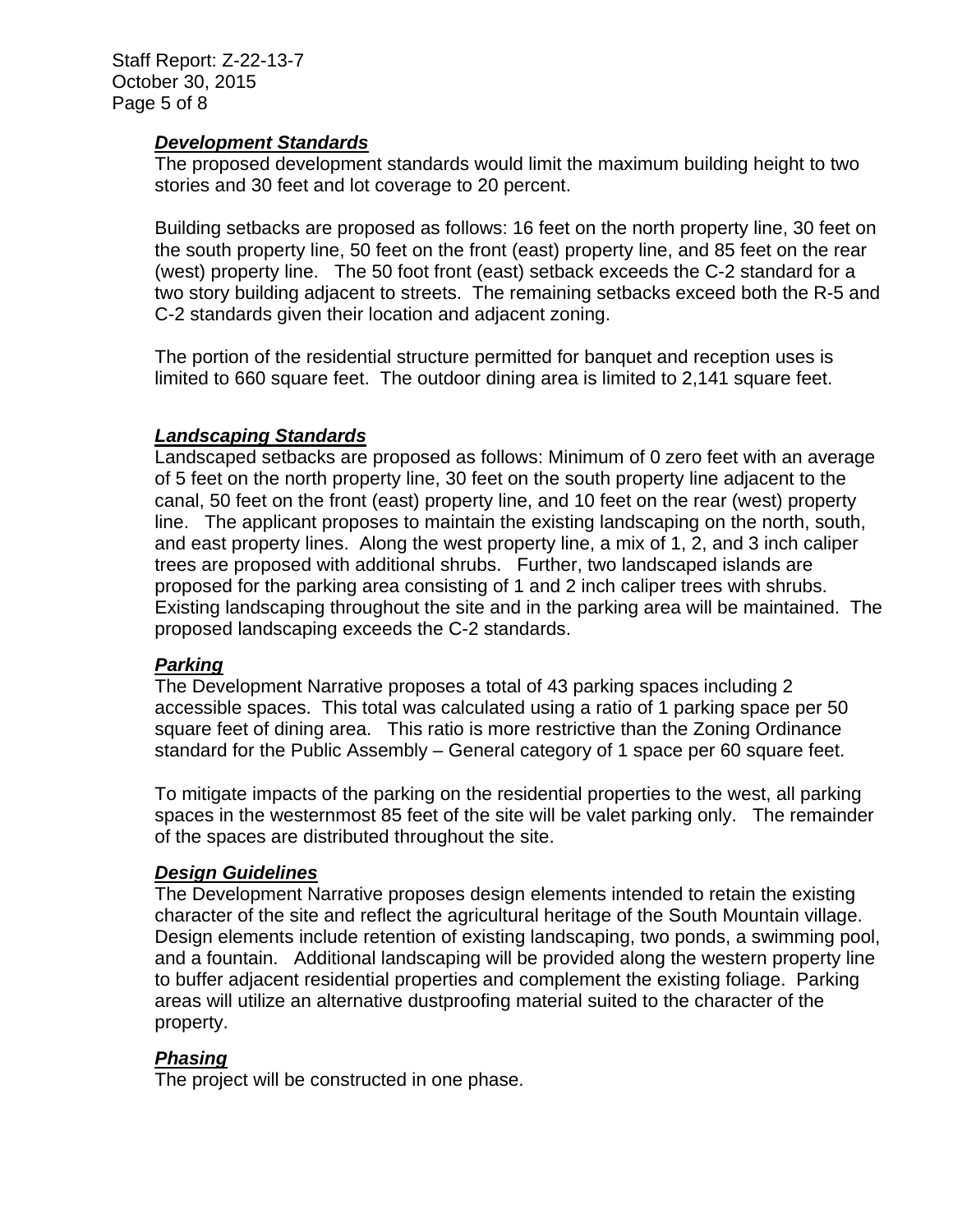Staff Report: Z-22-13-7 October 30, 2015 Page 6 of 8

#### *Signage*

Signage will be in conformance with the signs ordinance (Section 705 of the Zoning Ordinance).

#### *Sustainability*

The Development Narrative proposes the adaptive reuse of existing buildings on the site which will avoid the impacts of new construction. Preservation of these structures along with the extensive landscaping on the site is reflective of the agricultural heritage of the South Mountain Village. Parking areas will utilize an alternative dustproofing material intended to both mitigate heat island effects and complement the character of the site.

#### STREETS AND TRAFFIC

- 7. The Streets Transportation Department has indicated that there are no right-of-way improvements needed for this site.
- 8. A Traffic Statement has been submitted to the Street Transportation Department. The Street Transportation Department does not anticipate a negative impact from the development.

#### MISCELLANEOUS

#### 9. **Water**

The current site has access to two 12-inch mains in Central Avenue. The city map shows a ¾-inch service from an existing 2-inch substandard galvanized main. All new services shall be connected from water mains in Central Avenue. There are no water concerns for the proposed development.

#### **Sewer**

There is an 8-inch VCP main Central Avenue. The city map shows a 4-inch sewer tap in Central Avenue. There are no sewer concerns for the proposed development.

- 10. The Aviation Department requests that a stipulation be added to record a Notice to Prospective Purchasers of Proximity to Airport in order to disclose the existence and operational characteristics of City of Phoenix Sky Harbor International Airport (PHX) to future owners or tenants of the property.
- 11. Development and use of the site is subject to all applicable codes and ordinances. Zoning approval does not negate other ordinance requirements and other formal actions may be required.

#### **Findings**

- 1. The proposal retains the existing character of the site and reflects the agricultural history of the South Mountain Village.
- 2. The development is consistent in scale and character with the land use patterns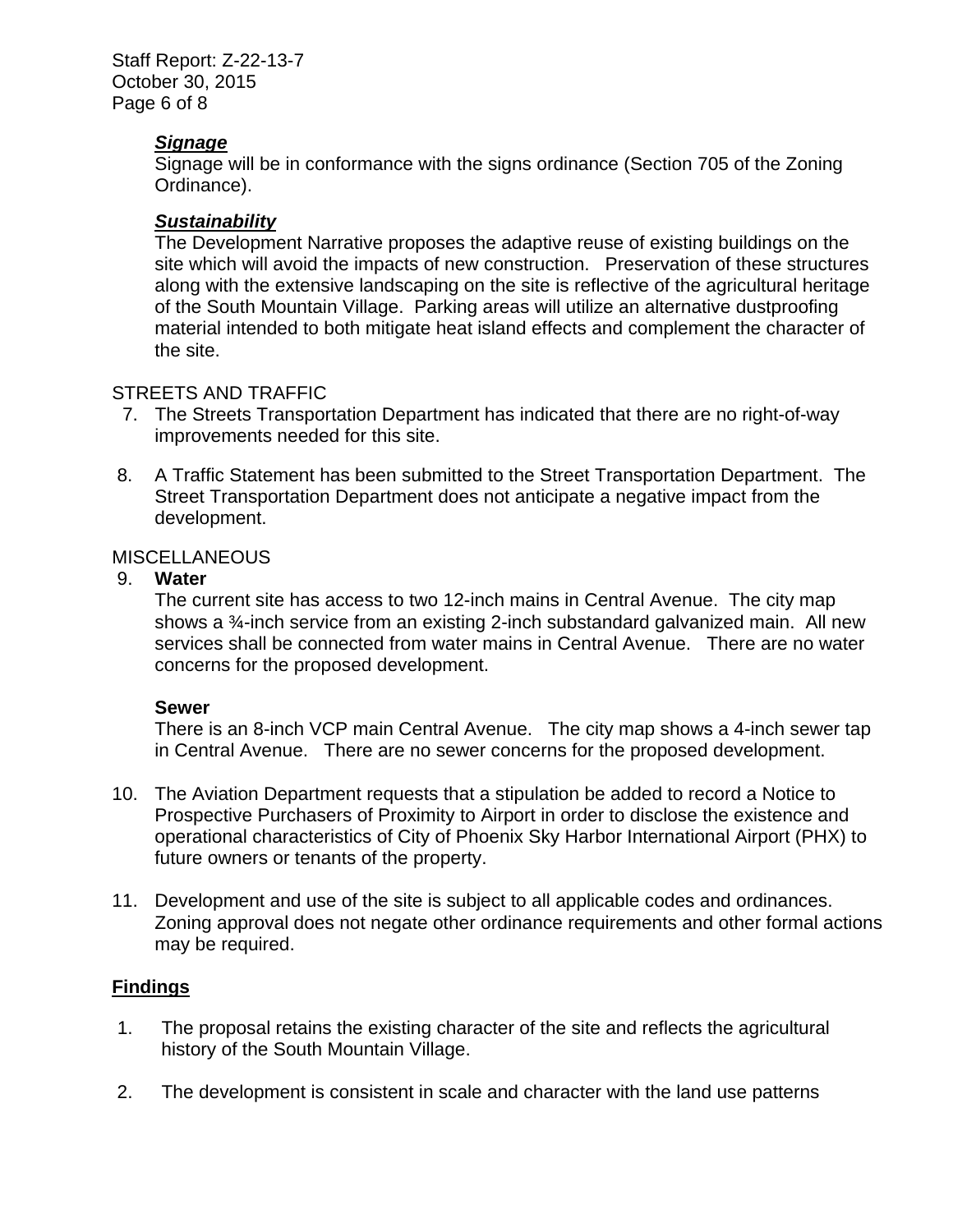Staff Report: Z-22-13-7 October 30, 2015 Page 7 of 8

in the area.

 3. The development mitigates potential impacts on nearby properties with regulations on noise, parking, hours of operation, landscape buffers, and other concerns.

#### **Stipulations**

- 1. An updated Development Narrative for the Hacienda Rivas PUD reflecting the changes approved through this request shall be submitted to the Planning and Development Department within 30 days of City Council approval of this request. The updated Development Narrative shall be consistent with the Development Narrative date stamped August 7, 2015 as modified by the following stipulations:
	- a. Page 3, Table 1 1.: Update paragraph to read: "All uses permitted in Phoenix Zoning Ordinance §§ 608, AND 618 and 647 as they apply to the R-5 zoning district are allowed for the *westernmost 225 feet* of the subject site. Conditional uses (use permit or special permit) and uses with specified standards in Phoenix Zoning Ordinance §§ 608, AND 618 and 647 as they apply to the R-5 zoning district must satisfy those standards and/or public hearing requirements and approvals. USES PERMITTED IN THE R-5 ZONING DISTRICT PER § 647 OF THE PHOENIX ZONING ORDINANCE SHALL BE PERMITTED SUBJECT TO THE CONDITIONS LISTED IN § 647 AND APPROVAL OF A SPECIAL PERMIT."
	- b. Page 3, Table  $1 2$ .: Update paragraph to read: "All uses permitted in Phoenix Zoning Ordinance §§ 623 and 647 as they apply to the C-2 zoning district are allowed for the *easternmost 191 feet* of the subject site. Conditional uses (use permit-or special permit) and uses with specified standards in Phoenix Zoning Ordinance §§ 623 and 647 as they apply to the C-2 zoning district must satisfy those standards and/or public hearing requirements and approvals. USES PERMITTED IN THE C-2 ZONING DISTRICT PER § 647 OF THE PHOENIX ZONING ORDINANCE SHALL BE PERMITTED SUBJECT TO THE CONDITIONS LISTED IN § 647 AND APPROVAL OF A SPECIAL PERMIT."
	- c. Page 6, Lighting Standards, Yard/Event Area standards: Applicant must change "60 watt light bulbs" to "60 watt equivalent light bulbs".
- 2. That the property owner shall record documents that disclose the existence, and operational characteristics of City of Phoenix Sky Harbor International Airport to future owners or tenants of the property. The form and content of such documents shall be according to the templates and instructions provided which have been reviewed and approved by the City Attorney.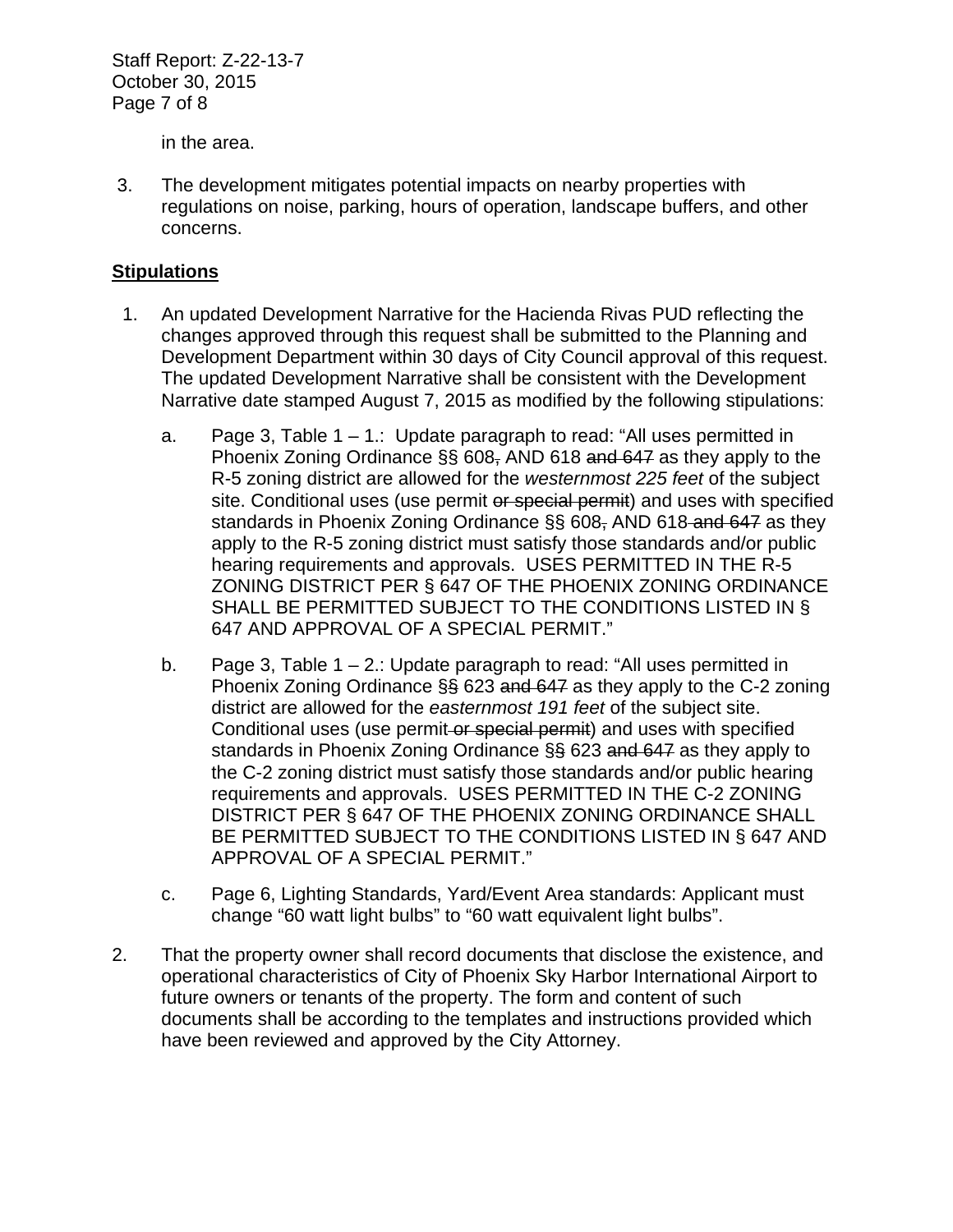Staff Report: Z-22-13-7 October 30, 2015 Page 8 of 8

## **Writer**

Adam Stranieri October 23, 2015

## **Team Leader**

Joshua Bednarek

# **Attachments**

Attachment A: Sketch Map Attachment B: Hacienda Rivas PUD date stamped August 7, 2015